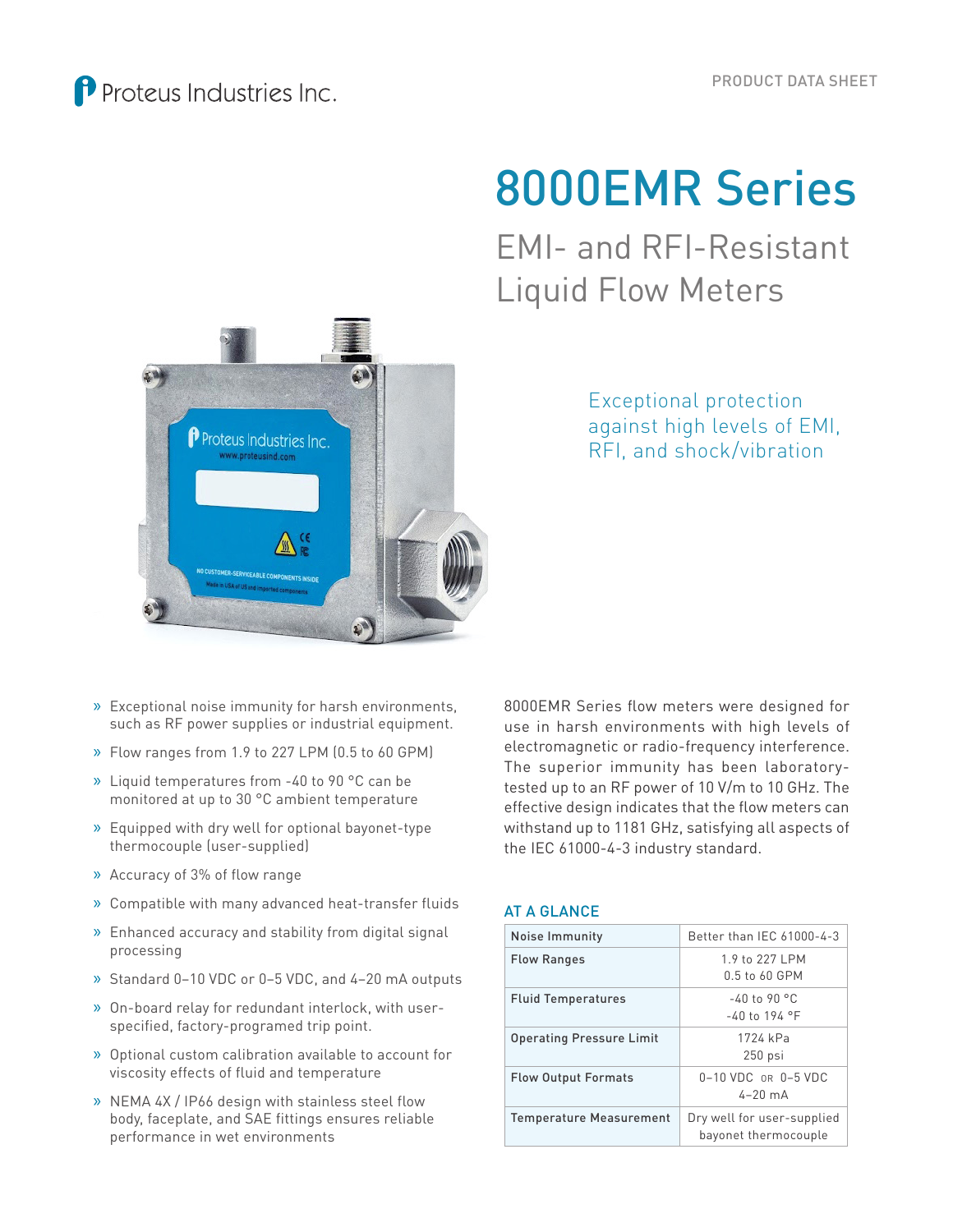#### How It Works

As liquid flows through the flow sensor cavity, it causes the rotor to spin. Magnets embedded in the rotor switch a Hall-Effect sensors mounted in the sensor body. The rotational frequency of the rotor is measured by a microcomputer, and scaling factors entered into flash memory allow the volumetric flow rate to be calculated. Flow rate information is output as 0–10 VDC and 4–20 mA. (Factory-set 0–5 VDC output is also available.)

A built-in relay is programmed to change state when the measured flow rate falls below preset alarm value. The alarm trip point value is factory-set to ensure accuracy and prevent unwanted tampering. The default value is 25% of the upper flow limit; a customized trip point setting may be requested at the time of order.



#### Wide Temperature Range and Accurate Flow Calibration

8000EMR Series flow meters are constructed of stainless steel and are capable of measuring fluids at temperatures from -40 to 90 °C (-40 to 194 °F). Proteus' expert calibration capabilities allow us to deliver instruments with fluidand temperature-specific calibrations to ensure accuracy in your most critical processes. Contact our flow experts for assistance in identifying the optimum solution for your most demanding applications!

### Performance Characteristics

| Flow Output <sup>1</sup>                       | Voltage: 0-10 VDC (default) or 0-5 VDC • Current: 4-20 mA       |  |  |
|------------------------------------------------|-----------------------------------------------------------------|--|--|
| Fluid Temperatures <sup>2,3</sup>              | $-40$ to 90 °C / $-40$ to 194 °F                                |  |  |
| <b>Operating Pressure Limit</b>                | 1378 kPa / 200 psi                                              |  |  |
| Burst Pressure (5:1)                           | 6894 kPa / 1000 psi                                             |  |  |
| Pressure Drop                                  | Less than 69 kPa / 10 psi at maximum flow rate                  |  |  |
| Accuracy                                       | $± 3%$ of full scale                                            |  |  |
| Linearity                                      | $\pm$ 1.5% of full scale from 0.1 to 1.0 $\times$ full scale    |  |  |
| <b>Repeatability</b>                           | $\pm$ 1% of full scale from 0.1 to 1.0 $\times$ full scale      |  |  |
| <b>Hysteresis</b>                              | 5% of full scale                                                |  |  |
| Input Power Voltage                            | $+24$ VDC $\pm$ 10%                                             |  |  |
| <b>Input Power Consumption</b>                 | $< 1$ W                                                         |  |  |
| <b>Relay Contacts Maximum Current</b>          | 1 A at 48 VDC                                                   |  |  |
| <b>Voltage Output Maximum Sourcing Current</b> | 15 mA at 2 VDC output                                           |  |  |
| Maximum Loop Resistance                        | 900 Q at 24 VDC                                                 |  |  |
| <b>Wetted Materials</b>                        | Cast 316 stainless steel<br><b>PPS</b><br>Flow body:<br>Rotor:  |  |  |
|                                                | Rotor shaft: 316 stainless steel<br>$0$ -rings:<br>EPDM         |  |  |
| <b>Enclosure Protection</b>                    | $NEMA 4X \cdot IP66$                                            |  |  |
| <b>Temperature Measurement Capability</b>      | Dry well (for use with user-supplied bayonet-type thermocouple) |  |  |
| <b>Cable Connection</b>                        | M12 male 8-pin connector (for use with user-supplied cable)     |  |  |

1 Voltage output is factory-set and is not user-selectable. In overflow conditions, output signal will hold at maximum value (no overflow interlock). <sup>2</sup> In low-temperature applications, dewing or frosting may occur in uncontrolled ambient humidity environments with fluid temperatures below dew point. Please contact Proteus for more information.

<sup>3</sup> In high-temperature applications, 90 °C (194 °F) is the maximum fluid temperature that can be sustained with the flow meter electronics cooled by ambient air temperature up to 30 °C (86 °F). Please contact Proteus for more information.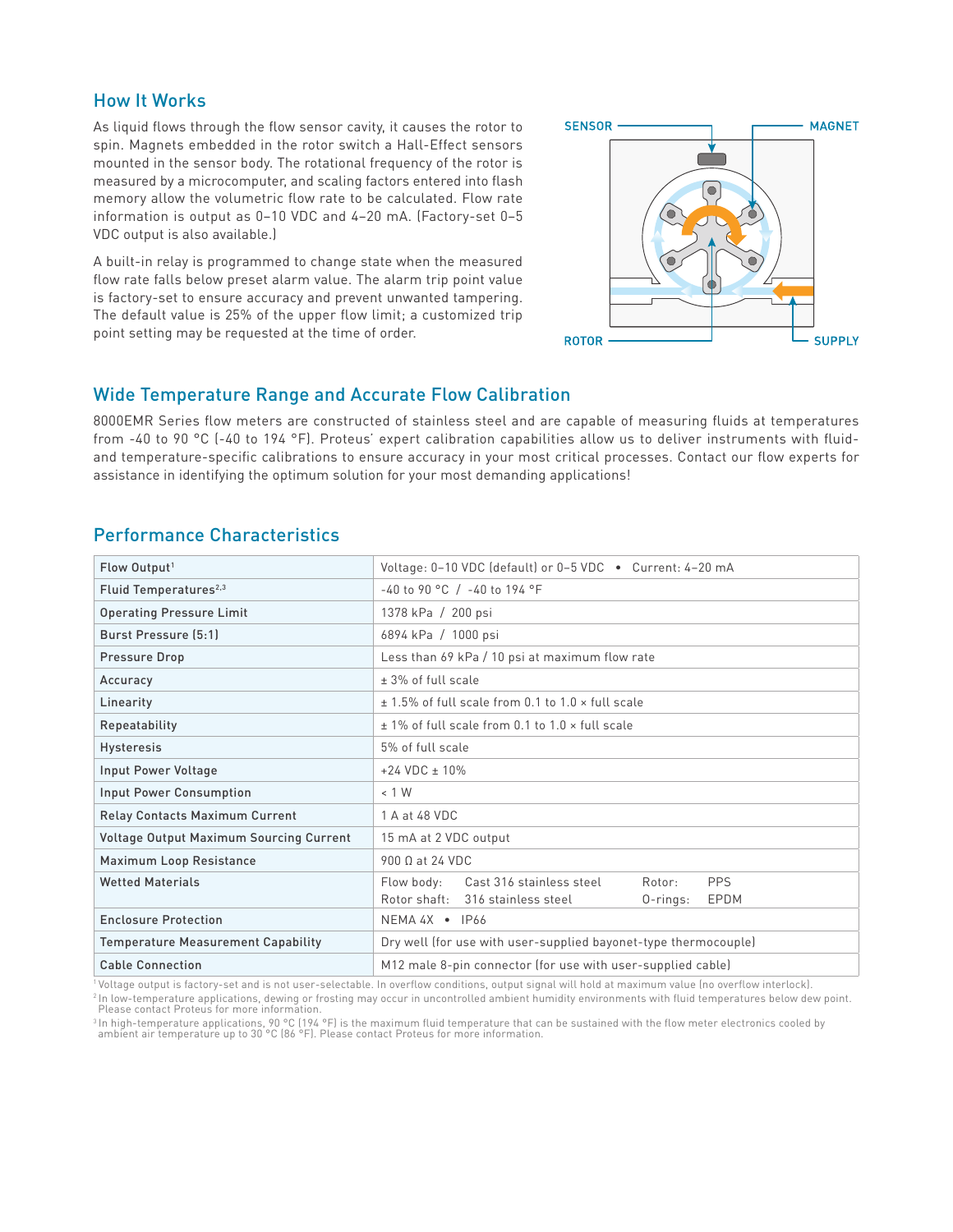| <b>FLOW RANGE*</b> |             | <b>FLUID CONNECTIONS</b> | STANDARD MODEL NUMBER |  |
|--------------------|-------------|--------------------------|-----------------------|--|
| <b>LPM</b>         | GPM         |                          |                       |  |
| $1.9 - 9.5$        | $0.5 - 2.5$ | 9/16-18 SAE              | 08006EMRSA2           |  |
| $3.0 - 38$         | $0.8 - 10$  | $3/4 - 16$ SAE           | 08008EMRSA10          |  |
| $19 - 227$         | $5.0 - 60$  | 1 5/16-12 SAE            | 08016EMRSA60          |  |

### Flow Ranges, Connections, and Model Numbers

\*Listed flow ranges are for water at 25 °C / 77 °F.

When selecting a flow meter for your application, your nominal flow rate should be around 50–60% of the upper flow limit of the meter. Customization is available to achieve flow ranges beyond those shown. For assistance with selecting the 8000EMR Series product that is best suited to your process, please contact Proteus Applications Support.

#### **Wiring**



Grounding is critical to any application that requires electrical noise immunity. 8000EMR Series meters utilize two ground references, one for power and one for signal. Neither ground is connected to the stainless-steel body, nor to each other, ensuring that noise propagation does not travel through the grounding system.

# Compliance and Certifications

| >> Applicable Directives         | 2004/108/EC (EMC) (as amended)<br>2011/65/EU (RoHS) (as amended)<br>2012/19/EU (WEEE)<br>1907/2006/EC (REACH)                                                                                                      |
|----------------------------------|--------------------------------------------------------------------------------------------------------------------------------------------------------------------------------------------------------------------|
| >> Electromagnetic Compatibility | EN 61326-1: 2013 (Electrical Equipment)<br>EN 61000-4-3 Radiated RF Immunity testing to 10 GHz @ 10 V/m<br>FCC Part 15 Subpart B Class A<br>ICES-003 Class A<br>VCCI V-3 (2015-04) Class A<br>AS/NZS CISPR 11:2011 |